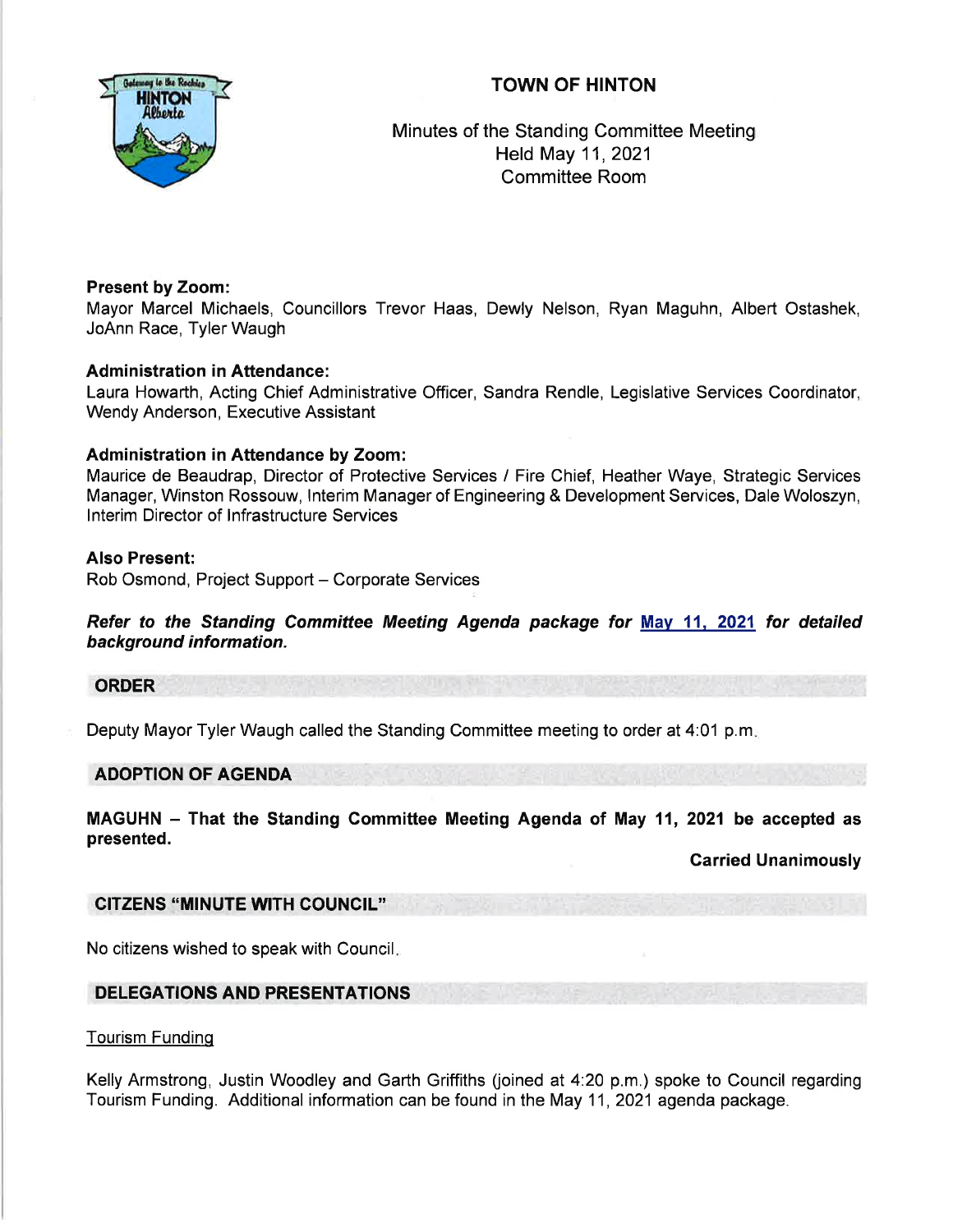#### ACTION ITEMS

#### 1. Timeline for Kev Financial Deliverables

MAGUHN - That Gommittee direct Administration to implement the Timeline for Key Financial Deliverables as presented and amend the due dates of all related financial items in the Gouncil Action Pending List to align with these timelines.

Carried Unanimously

#### 2. Draft Council Procedure Bvlaw No. 1153 Review

MAGUHN - That Committee direct Administration to bring Council Procedure Bylaw No. 1153 to a Standing Committee Meeting for final direction, after a legal review has been completed.

NELSON - Move to postpone the motion on the floor until after discussion.

**Carried Unanimously** 

OSTASHEK - That the Regular and Standing Gommittee meeting schedule be reverted back to the Bylaw 1060-6 schedule.

Carried Unanimously

NELSON - That Commiftee recommend that the Draft Council Procedure bylaw be amended with changes to chairing, agenda timelines and other legislative and logistical items directly impacted by the motion to revert back to the Bylaw 1060-6 schedule.

Carried Unanimously

MICHAELS - That Gommittee recommend that the Draft Procedure Bylaw be amended to reflect the Mayor chairing public hearings.

> Garried 6-{ For: Haas, Waugh, Maguhn, Michaels, Ostashek, Nelson Against: Race

NELSON - Move to raise the postponed motion.

MAGUHN - That Committee direct Administration to bring Council Procedure Bylaw No. 1153 to a Standing Gommittee Meeting for final direction, after a legal review has been completed.

Carried Unanimously

MAGUHN - That Gommittee direct Administration to bring Gouncil Procedure Bylaw No. 1153 to a Standing Gommittee Meeting for final direction, after a legal review has been completed. Carried Unanimously